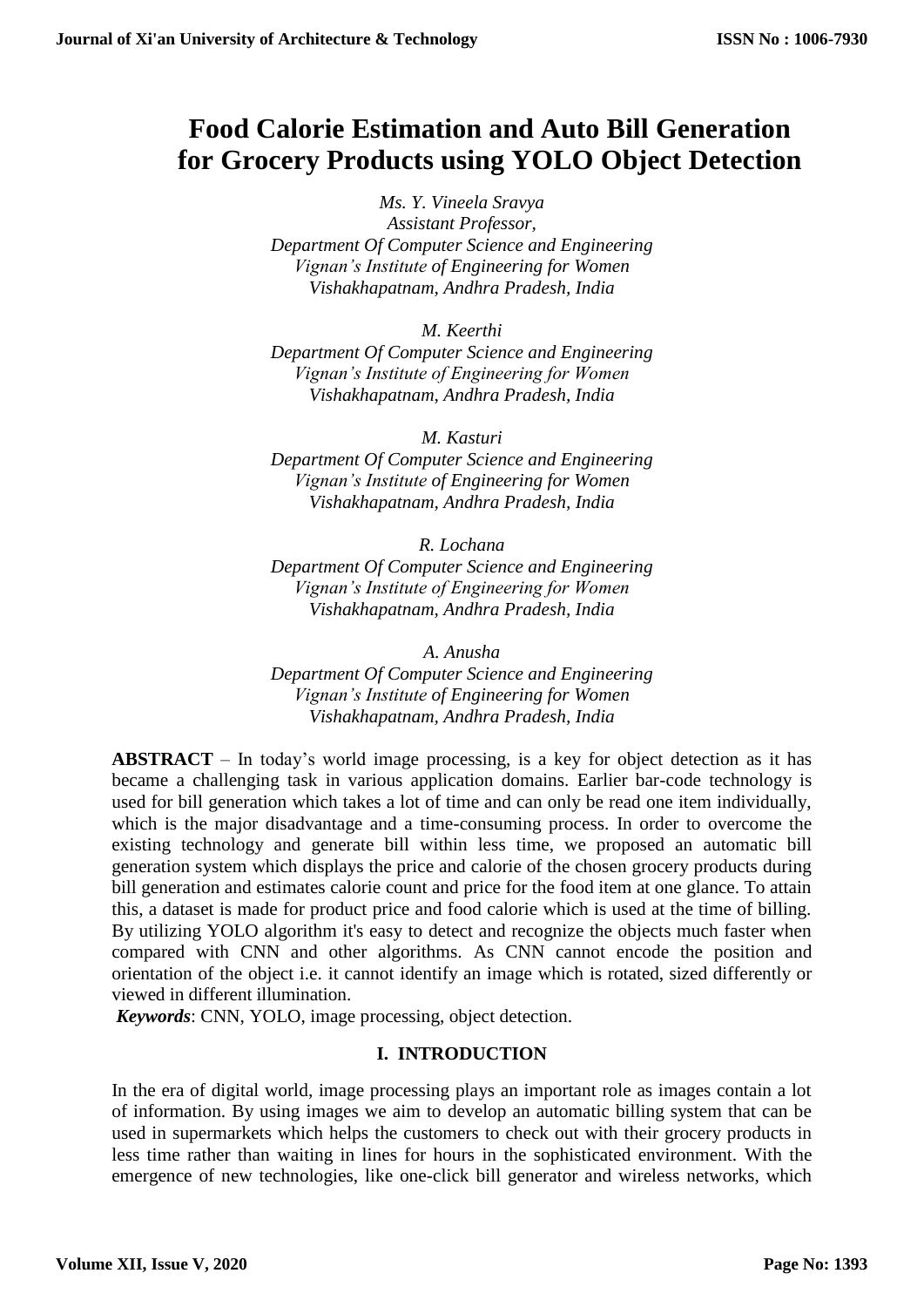make the shopping, process faster, transparent and efficient. Here our billing system is equipped with a camera for product identification with the shop's server. Moreover, it also has an LCD display that informs the shop retailer and customers about total price and total calorie. As soon as the object is detected, it identifies the product and updates the bill along with calorie count. The billing system will change the way people shop as radically as ATM's changed banking. The proposed system is easy to use and does not need any special training to operate the system. Here the automatic billing system is connected to a camera that gives input an image to generate bill which makes shopping a breeze and has other positive spinoffs such as freeing staff from repetitive checkout scanning.

#### **A. Deep learning**

Deep learning is used for data mining i.e., in the field of data science. It consists of networks capable of learning unsupervised from data that is unstructured or unlabeled. Deep learning is an artificial intelligence function. It is similar to the working of the human brain in processing data and creating patterns to make decisions. Deep learning tells about the future where machine learning tells about the present.

The output of deep learning can be anything a number, an element, sound, text, etc. In deep learning training takes more times when compared with machine learning. Deep learning performs automatic feature extraction without the need for human intervention.

#### **B. YOLO (You Only Look Once)**

It is a mixture of Convolutional Neural Networks (CNN) and deep learning for object detection; it is different from other algorithm because, as the name indicates it only needs to "see" each image once. This makes YOLO to be the fastest object detection algorithm (naturally sacrificing some accuracy). Here human doesn't need to select or crop the required region from the image. YOLO detects multiple objects in an image only at a single run of the algorithm with class probabilities and bounding boxes using single neural network. In real time it can process 45 frames per second.

## **C. CNN (Convolutional Neural Networks)**

The CNN is one of the algorithms used for image recognition. It is a model for building a hierarchical network which, finally gives out a fully-connected layer where all the neurons are connected to each other and the output is processed.

#### **Layers in CNN**

**Input Layer:** The main task of input layer is to initialize the input image data to make all the dimensions of the input data zero-centred. Then, it normalizes the dimensions of all the input data within [0, 1] to accelerate the converging speed.

**Convolutional (CONV) Layer**: Is the core of CNNs which is used for sliding on the image. The values of each pixel within the slide will be multiplied and added as the convolutional results.

**Active Layer:** To make the results of the convolution layer nonlinear, active Layer is about solving the vanishing gradient problem caused by the under fitting. In our yolo algorithm Leaky ReLU function is used which calculates in a simpler and more efficient way, and contains no dead area as it is faster than sigmoid function.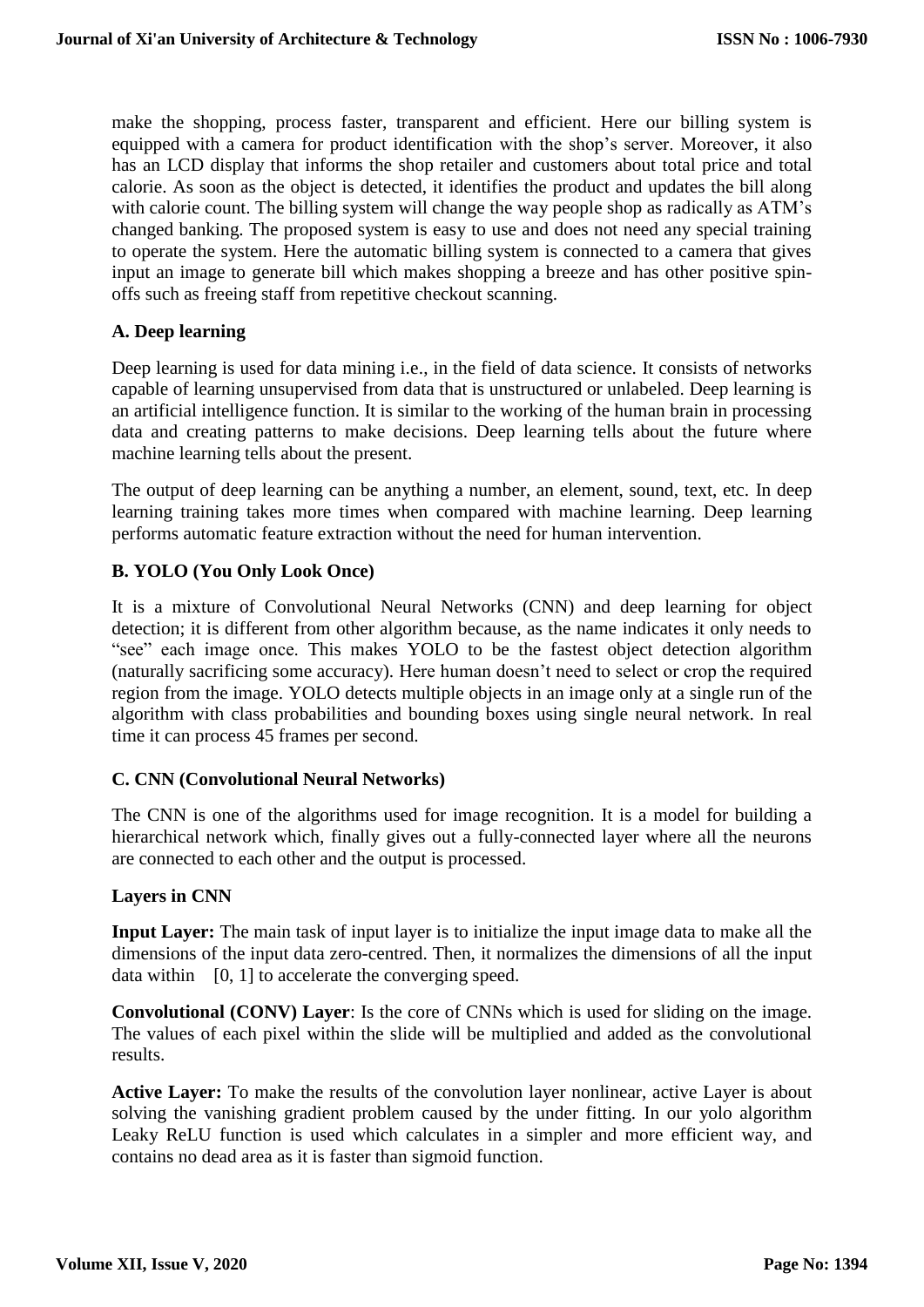**Pooling Layer:** It is used to reduce the dimension of the results from convolution layer, which is in between two convolution layers. It's typical ways are max pooling and average pooling.

**Fully Connected Layer**: It is the last layer in CNN which is gives the output with speeds the calculations.

#### **II. LITERATURE SURVEY**

In our literature survey [1] Joseph Redmon and others who proposed Unified Real-Time Object Detection which is also known as YOLO (You Only Look Once) have worked on object detection using a regression algorithm in order to get high accuracy and good predictions. [2] "Understanding of object detection based on CNN Family and YOLO" by Juan Du, explained about the object detection algorithms like CNN, R-CNN and compared their efficiency and introduced YOLO algorithm to increase the efficiency. [3] "Object Localization with Structured Output Regression", by Matthew B. Blaschko has used the bounding box method for object localization to overcome the drawbacks of the sliding window method.

## **III. BUILDING A DATASET**

# **A. FOR FOOD IMAGES:**

Here we considered 1000 images for each food item for the evaluation of food item. In order to recognize the food item, each food item region is needed to be identified and stored in the dataset. The user takes a photo of a of there meal or a snack region which is involving a food item via the touch panel display of the smart phone by in- putting the name of the food item. The food item name is shown on the bill from the food database.



Figure 1. Example dataset

## **B. FOR PRICE & CALORIE**

In this, a dataset is created to display price and calorie for the detected product. If the detected product is a food item it estimates calorie count and also price. If the detected product is not a food item then it only estimates the price.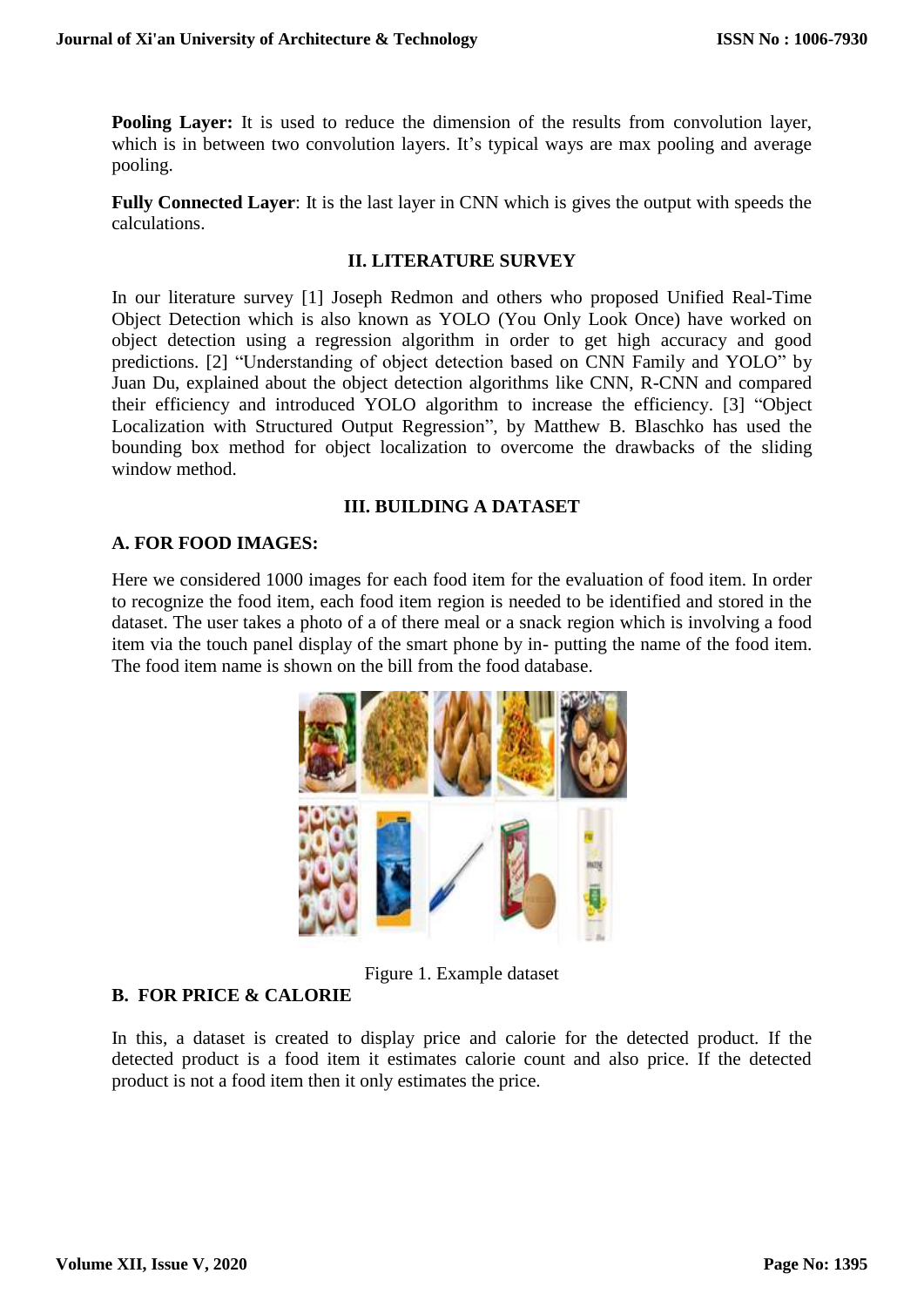| <b>Item</b>       | <b>Price</b> | <b>Calorie</b>           |
|-------------------|--------------|--------------------------|
| Burger            | 100          | 295                      |
| Samosa            | 20           | 262                      |
| Doughnut          | 125          | 452                      |
| <b>Noodles</b>    | 60           | 138                      |
| Pani Puri         | 50           | 329                      |
| <b>Fried Rice</b> | 80           | 163                      |
| Soap              | 85           | -                        |
| Shampoo           | 200          | -                        |
| Pen               | 15           | $\overline{\phantom{0}}$ |
| <b>Book</b>       | 40           | $\overline{\phantom{0}}$ |

Table 1: Dataset for price and calorie estimation

## **IV. ALGORITHM USED IN PROSOPED SYSTEM**

In YOLO algorithm an image is passed as an input for detection which is applied on the image. For example, consider the burger image below which is divided into 3x3 matrixes normally we can divide the image into any number of grids, based on the image intricacy. After the image is divided, each grid is classified and localized. Then a confidence score of each grid is calculated which shows the accuracy value. If a grid doesn't contain an object then the bounding box value of the grids are going to be zero or if an object is found within the grid then the bounding box value is going to be 1.



Figure 2. Yolo working model

#### **A. Bounding box predictions**:

In yolo bounding box plays a vital role where it divides an image into M X M grids. Then for every grid classification & object localization is applied and each grid is labelled. Later algorithm checks for every grid separately and labels the object with its bounding boxes. The girds without object are marked as zero.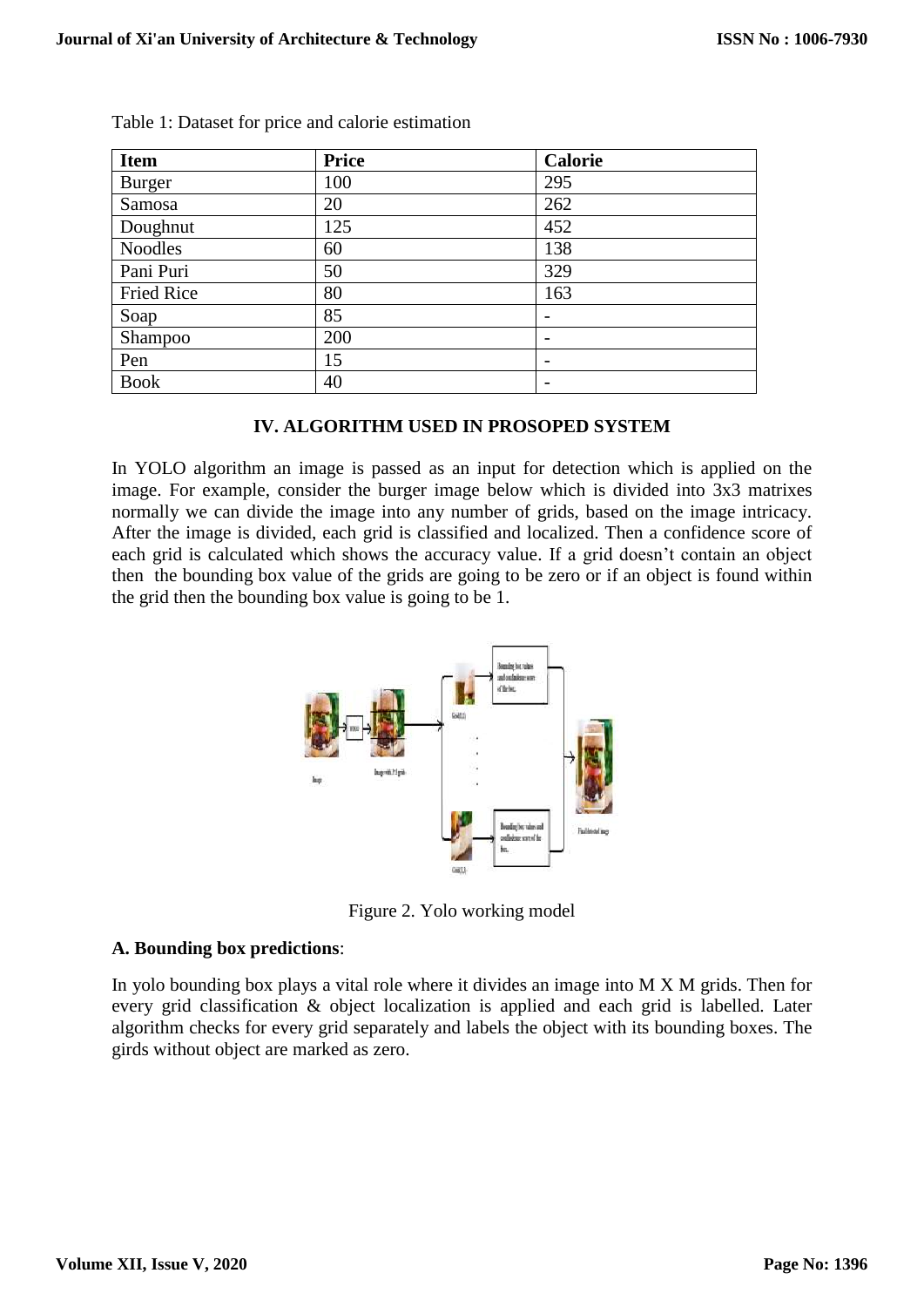

Figure 3. Example image with 3x3 grids

# **B. ANCHOR BOX**

With the help of bounding boxes yolo can only detect single object, from a grid. So, in order to detect more than one object the yolo algorithm uses anchor box.



Figure 4. An example image for anchor boxes

Consider the above figure, both watermelon and the muskmelon's midpoint fall on the same grid. Those rectangles are the anchor boxes for the above fruits. A number of anchor boxes are generated from a single image when the algorithm detects multiple objects. In above image we have 2 anchor boxes.

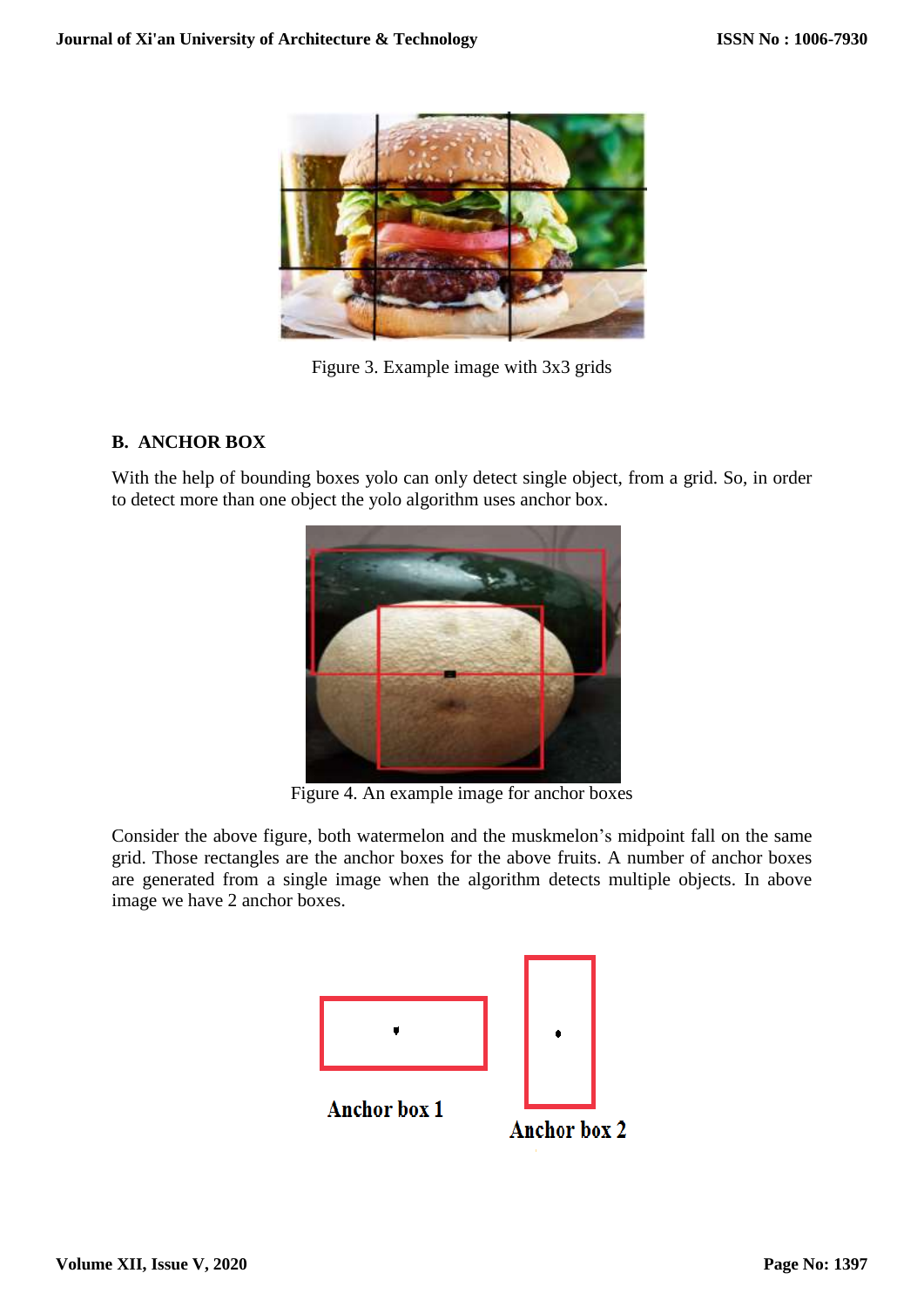#### Figure 5. Anchor boxes

In above image we have 2 anchor boxes. The anchor box which is vertically drawn is for the watermelon and the horizontally drawn box is for muskmelon.

There will be 16 values as there are to anchor boxes as an overlapping object is detected.



Figure 6. Prediction values for both anchor boxes

**pc** it represents whether the object is present or not in a particular anchor box.

**bx, by, bh, bw** are the bounding box values for both the anchor boxes.

The class value for the 1<sup>st</sup> anchor box i.e., (c1, c2, c3) is  $(1, 0, 0)$  because the detected object is muskmelon.

In the 2nd anchor box, the detected object is a watermelon so the class value will be (0, 1, 0).

Here the matrix form of Y is  $3 \times 3 \times 16$  we can also write  $3 \times 3 \times 2 \times 8$  as there are two anchor boxes.

#### **V. EXPERIMENTAL RESULT**

The result obtained from the above system is that after capturing the image of the product or the food item, by using YOLO object detection method. It will generate bill which is displayed on the LCD screen using the database where we have stored each and every detail of the product and the food item such as its name, price and also the cost of grocery products and price and calorie for the food item.